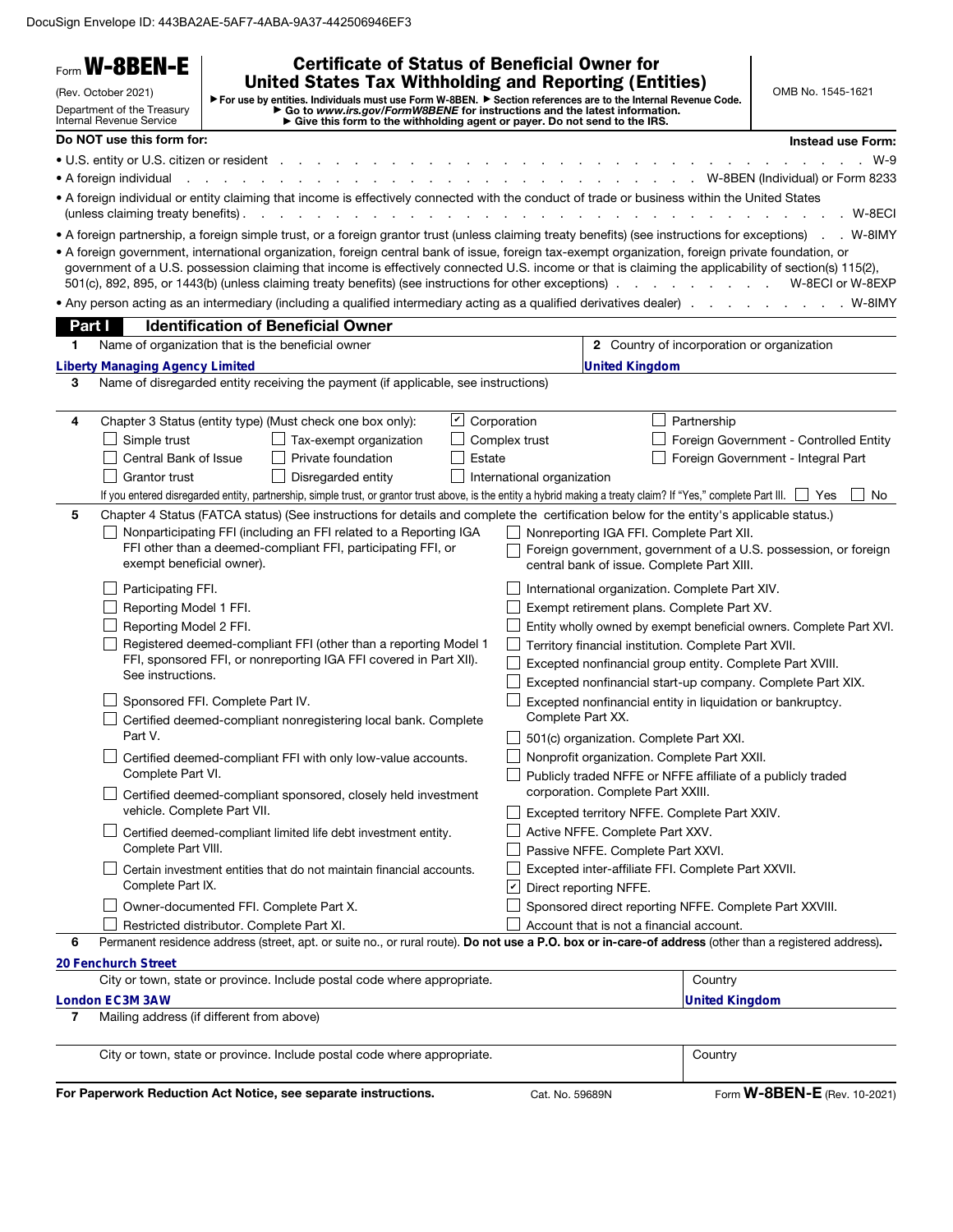|    | Identification of Beneficial Owner (continued)<br>Part I                                                                                                                                                                                                                                                                                                                                                                                 | Page 2                                                                                                                                                                                                                                                                                                  |  |  |  |  |
|----|------------------------------------------------------------------------------------------------------------------------------------------------------------------------------------------------------------------------------------------------------------------------------------------------------------------------------------------------------------------------------------------------------------------------------------------|---------------------------------------------------------------------------------------------------------------------------------------------------------------------------------------------------------------------------------------------------------------------------------------------------------|--|--|--|--|
| 8  | U.S. taxpayer identification number (TIN), if required                                                                                                                                                                                                                                                                                                                                                                                   |                                                                                                                                                                                                                                                                                                         |  |  |  |  |
| 9а | Foreign TIN<br><b>GIIN</b><br>b                                                                                                                                                                                                                                                                                                                                                                                                          |                                                                                                                                                                                                                                                                                                         |  |  |  |  |
|    | ZFB6S7.99999.SL.826<br>268 66218 52855                                                                                                                                                                                                                                                                                                                                                                                                   | Check if FTIN not legally required.<br>and a state<br>▶□<br>c                                                                                                                                                                                                                                           |  |  |  |  |
| 10 | Reference number(s) (see instructions)                                                                                                                                                                                                                                                                                                                                                                                                   |                                                                                                                                                                                                                                                                                                         |  |  |  |  |
|    | Note: Please complete remainder of the form including signing the form in Part XXX.                                                                                                                                                                                                                                                                                                                                                      |                                                                                                                                                                                                                                                                                                         |  |  |  |  |
|    |                                                                                                                                                                                                                                                                                                                                                                                                                                          |                                                                                                                                                                                                                                                                                                         |  |  |  |  |
|    | Disregarded Entity or Branch Receiving Payment. (Complete only if a disregarded entity with a GIIN or a<br>Part II<br>branch of an FFI in a country other than the FFI's country of residence. See instructions.)                                                                                                                                                                                                                        |                                                                                                                                                                                                                                                                                                         |  |  |  |  |
| 11 | Chapter 4 Status (FATCA status) of disregarded entity or branch receiving payment                                                                                                                                                                                                                                                                                                                                                        |                                                                                                                                                                                                                                                                                                         |  |  |  |  |
|    | Branch treated as nonparticipating FFI.<br>Reporting Model 1 FFI.<br>U.S. Branch.                                                                                                                                                                                                                                                                                                                                                        |                                                                                                                                                                                                                                                                                                         |  |  |  |  |
|    | Reporting Model 2 FFI.<br>Participating FFI.                                                                                                                                                                                                                                                                                                                                                                                             |                                                                                                                                                                                                                                                                                                         |  |  |  |  |
|    | Address of disregarded entity or branch (street, apt. or suite no., or rural route). Do not use a P.O. box or in-care-of address (other than a<br>12<br>registered address).                                                                                                                                                                                                                                                             |                                                                                                                                                                                                                                                                                                         |  |  |  |  |
|    | City or town, state or province. Include postal code where appropriate.                                                                                                                                                                                                                                                                                                                                                                  |                                                                                                                                                                                                                                                                                                         |  |  |  |  |
|    | Country                                                                                                                                                                                                                                                                                                                                                                                                                                  |                                                                                                                                                                                                                                                                                                         |  |  |  |  |
| 13 | GIIN (if any)                                                                                                                                                                                                                                                                                                                                                                                                                            |                                                                                                                                                                                                                                                                                                         |  |  |  |  |
|    | Claim of Tax Treaty Benefits (if applicable). (For chapter 3 purposes only.)<br>Part III                                                                                                                                                                                                                                                                                                                                                 |                                                                                                                                                                                                                                                                                                         |  |  |  |  |
| 14 | I certify that (check all that apply):                                                                                                                                                                                                                                                                                                                                                                                                   |                                                                                                                                                                                                                                                                                                         |  |  |  |  |
| a  | The beneficial owner is a resident of                                                                                                                                                                                                                                                                                                                                                                                                    | within the meaning of the income tax                                                                                                                                                                                                                                                                    |  |  |  |  |
|    | treaty between the United States and that country.                                                                                                                                                                                                                                                                                                                                                                                       |                                                                                                                                                                                                                                                                                                         |  |  |  |  |
| b  | The beneficial owner derives the item (or items) of income for which the treaty benefits are claimed, and, if applicable, meets the<br>requirements of the treaty provision dealing with limitation on benefits. The following are types of limitation on benefits provisions that may<br>be included in an applicable tax treaty (check only one; see instructions):                                                                    |                                                                                                                                                                                                                                                                                                         |  |  |  |  |
|    | Government                                                                                                                                                                                                                                                                                                                                                                                                                               | Company that meets the ownership and base erosion test                                                                                                                                                                                                                                                  |  |  |  |  |
|    | Tax-exempt pension trust or pension fund                                                                                                                                                                                                                                                                                                                                                                                                 | Company that meets the derivative benefits test                                                                                                                                                                                                                                                         |  |  |  |  |
|    | Other tax-exempt organization                                                                                                                                                                                                                                                                                                                                                                                                            | Company with an item of income that meets active trade or business test                                                                                                                                                                                                                                 |  |  |  |  |
|    | Publicly traded corporation                                                                                                                                                                                                                                                                                                                                                                                                              | Favorable discretionary determination by the U.S. competent authority received                                                                                                                                                                                                                          |  |  |  |  |
|    | Subsidiary of a publicly traded corporation<br>No LOB article in treaty                                                                                                                                                                                                                                                                                                                                                                  |                                                                                                                                                                                                                                                                                                         |  |  |  |  |
|    | Other (specify Article and paragraph):                                                                                                                                                                                                                                                                                                                                                                                                   |                                                                                                                                                                                                                                                                                                         |  |  |  |  |
| c  | $\perp$ The beneficial owner is claiming treaty benefits for U.S. source dividends received from a foreign corporation or interest from a U.S. trade<br>or business of a foreign corporation and meets qualified resident status (see instructions).                                                                                                                                                                                     |                                                                                                                                                                                                                                                                                                         |  |  |  |  |
| 15 | Special rates and conditions (if applicable – see instructions):                                                                                                                                                                                                                                                                                                                                                                         |                                                                                                                                                                                                                                                                                                         |  |  |  |  |
|    | The beneficial owner is claiming the provisions of Article and paragraph                                                                                                                                                                                                                                                                                                                                                                 |                                                                                                                                                                                                                                                                                                         |  |  |  |  |
|    |                                                                                                                                                                                                                                                                                                                                                                                                                                          | $\frac{1}{2}$ and $\frac{1}{2}$<br>% rate of withholding on (specify type of income): _____________________________<br>of the treaty identified on line 14a above to claim a<br>Explain the additional conditions in the Article the beneficial owner meets to be eligible for the rate of withholding: |  |  |  |  |
|    |                                                                                                                                                                                                                                                                                                                                                                                                                                          |                                                                                                                                                                                                                                                                                                         |  |  |  |  |
|    |                                                                                                                                                                                                                                                                                                                                                                                                                                          |                                                                                                                                                                                                                                                                                                         |  |  |  |  |
|    | <b>Sponsored FFI</b><br><b>Part IV</b>                                                                                                                                                                                                                                                                                                                                                                                                   | <u> 1989 - Johann Stoff, amerikansk politiker (d. 1989)</u>                                                                                                                                                                                                                                             |  |  |  |  |
| 16 | Name of sponsoring entity:<br>The same of sponsoring entity:                                                                                                                                                                                                                                                                                                                                                                             |                                                                                                                                                                                                                                                                                                         |  |  |  |  |
| 17 | Check whichever box applies.<br>$\Box$ I certify that the entity identified in Part I:                                                                                                                                                                                                                                                                                                                                                   |                                                                                                                                                                                                                                                                                                         |  |  |  |  |
|    | • Is an investment entity;                                                                                                                                                                                                                                                                                                                                                                                                               |                                                                                                                                                                                                                                                                                                         |  |  |  |  |
|    | • Is not a QI, WP (except to the extent permitted in the withholding foreign partnership agreement), or WT; and                                                                                                                                                                                                                                                                                                                          |                                                                                                                                                                                                                                                                                                         |  |  |  |  |
|    | • Has agreed with the entity identified above (that is not a nonparticipating FFI) to act as the sponsoring entity for this entity.                                                                                                                                                                                                                                                                                                      |                                                                                                                                                                                                                                                                                                         |  |  |  |  |
|    | $\Box$ I certify that the entity identified in Part I:                                                                                                                                                                                                                                                                                                                                                                                   |                                                                                                                                                                                                                                                                                                         |  |  |  |  |
|    | • Is a controlled foreign corporation as defined in section 957(a);                                                                                                                                                                                                                                                                                                                                                                      |                                                                                                                                                                                                                                                                                                         |  |  |  |  |
|    | • Is not a QI, WP, or WT;                                                                                                                                                                                                                                                                                                                                                                                                                |                                                                                                                                                                                                                                                                                                         |  |  |  |  |
|    | • Is wholly owned, directly or indirectly, by the U.S. financial institution identified above that agrees to act as the sponsoring entity for this entity; and                                                                                                                                                                                                                                                                           |                                                                                                                                                                                                                                                                                                         |  |  |  |  |
|    | • Shares a common electronic account system with the sponsoring entity (identified above) that enables the sponsoring entity to identify all<br>account holders and payees of the entity and to access all account and customer information maintained by the entity including, but not limited<br>to, customer identification information, customer documentation, account balance, and all payments made to account holders or payees. |                                                                                                                                                                                                                                                                                                         |  |  |  |  |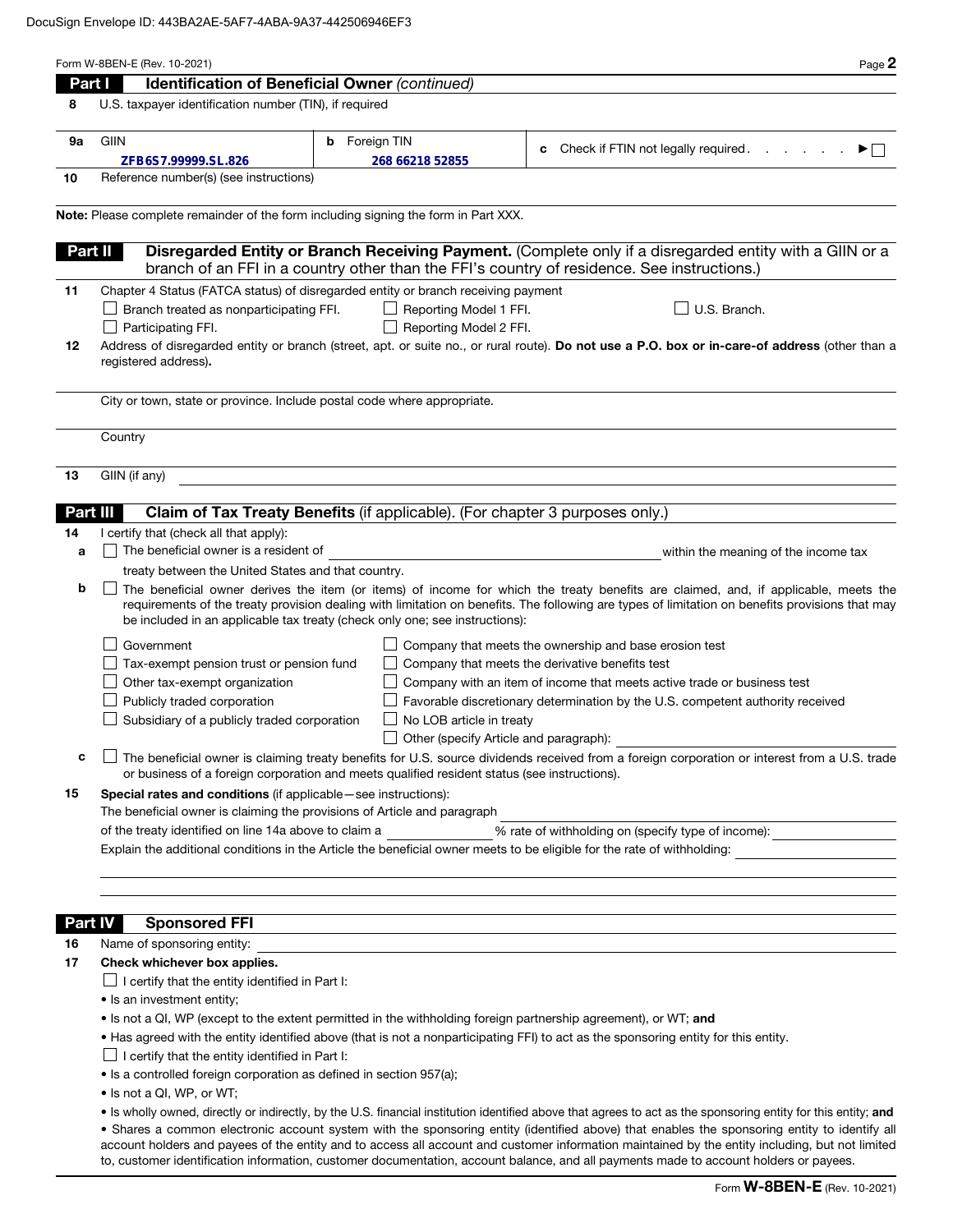## Part V Certified Deemed-Compliant Nonregistering Local Bank

 $18$  I certify that the FFI identified in Part I:

• Operates and is licensed solely as a bank or credit union (or similar cooperative credit organization operated without profit) in its country of incorporation or organization;

• Engages primarily in the business of receiving deposits from and making loans to, with respect to a bank, retail customers unrelated to such bank and, with respect to a credit union or similar cooperative credit organization, members, provided that no member has a greater than 5% interest in such credit union or cooperative credit organization;

• Does not solicit account holders outside its country of organization;

• Has no fixed place of business outside such country (for this purpose, a fixed place of business does not include a location that is not advertised to the public and from which the FFI performs solely administrative support functions);

• Has no more than \$175 million in assets on its balance sheet and, if it is a member of an expanded affiliated group, the group has no more than \$500 million in total assets on its consolidated or combined balance sheets; and

• Does not have any member of its expanded affiliated group that is a foreign financial institution, other than a foreign financial institution that is incorporated or organized in the same country as the FFI identified in Part I and that meets the requirements set forth in this part.

#### Part VI Certified Deemed-Compliant FFI with Only Low-Value Accounts

 $19$  I certify that the FFI identified in Part I:

• Is not engaged primarily in the business of investing, reinvesting, or trading in securities, partnership interests, commodities, notional principal contracts, insurance or annuity contracts, or any interest (including a futures or forward contract or option) in such security, partnership interest, commodity, notional principal contract, insurance contract or annuity contract;

• No financial account maintained by the FFI or any member of its expanded affiliated group, if any, has a balance or value in excess of \$50,000 (as determined after applying applicable account aggregation rules); and

• Neither the FFI nor the entire expanded affiliated group, if any, of the FFI, have more than \$50 million in assets on its consolidated or combined balance sheet as of the end of its most recent accounting year.

### Part VII Certified Deemed-Compliant Sponsored, Closely Held Investment Vehicle

20 Name of sponsoring entity:

- **21**  $\Box$  I certify that the entity identified in Part I:
	- Is an FFI solely because it is an investment entity described in Regulations section 1.1471-5(e)(4);
	- Is not a QI, WP, or WT;

• Will have all of its due diligence, withholding, and reporting responsibilities (determined as if the FFI were a participating FFI) fulfilled by the sponsoring entity identified on line 20; and

• 20 or fewer individuals own all of the debt and equity interests in the entity (disregarding debt interests owned by U.S. financial institutions, participating FFIs, registered deemed-compliant FFIs, and certified deemed-compliant FFIs and equity interests owned by an entity if that entity owns 100% of the equity interests in the FFI and is itself a sponsored FFI).

### Part VIII Certified Deemed-Compliant Limited Life Debt Investment Entity

**22**  $\Box$  I certify that the entity identified in Part I:

• Was in existence as of January 17, 2013;

• Issued all classes of its debt or equity interests to investors on or before January 17, 2013, pursuant to a trust indenture or similar agreement; and • Is certified deemed-compliant because it satisfies the requirements to be treated as a limited life debt investment entity (such as the restrictions with respect to its assets and other requirements under Regulations section 1.1471-5(f)(2)(iv)).

### **Part IX** Certain Investment Entities that Do Not Maintain Financial Accounts

23  $\Box$  I certify that the entity identified in Part I:

• Is a financial institution solely because it is an investment entity described in Regulations section 1.1471-5(e)(4)(i)(A), and

### • Does not maintain financial accounts. Part X Owner-Documented FFI

Note: This status only applies if the U.S. financial institution, participating FFI, or reporting Model 1 FFI to which this form is given has agreed that it will treat the FFI as an owner-documented FFI (see instructions for eligibility requirements). In addition, the FFI must make the certifications below.

24a  $\Box$  (All owner-documented FFIs check here) I certify that the FFI identified in Part I:

- Does not act as an intermediary;
- Does not accept deposits in the ordinary course of a banking or similar business;
- Does not hold, as a substantial portion of its business, financial assets for the account of others;

• Is not an insurance company (or the holding company of an insurance company) that issues or is obligated to make payments with respect to a financial account;

• Is not owned by or in an expanded affiliated group with an entity that accepts deposits in the ordinary course of a banking or similar business, holds, as a substantial portion of its business, financial assets for the account of others, or is an insurance company (or the holding company of an insurance company) that issues or is obligated to make payments with respect to a financial account;

• Does not maintain a financial account for any nonparticipating FFI; and

• Does not have any specified U.S. persons that own an equity interest or debt interest (other than a debt interest that is not a financial account or that has a balance or value not exceeding \$50,000) in the FFI other than those identified on the FFI owner reporting statement.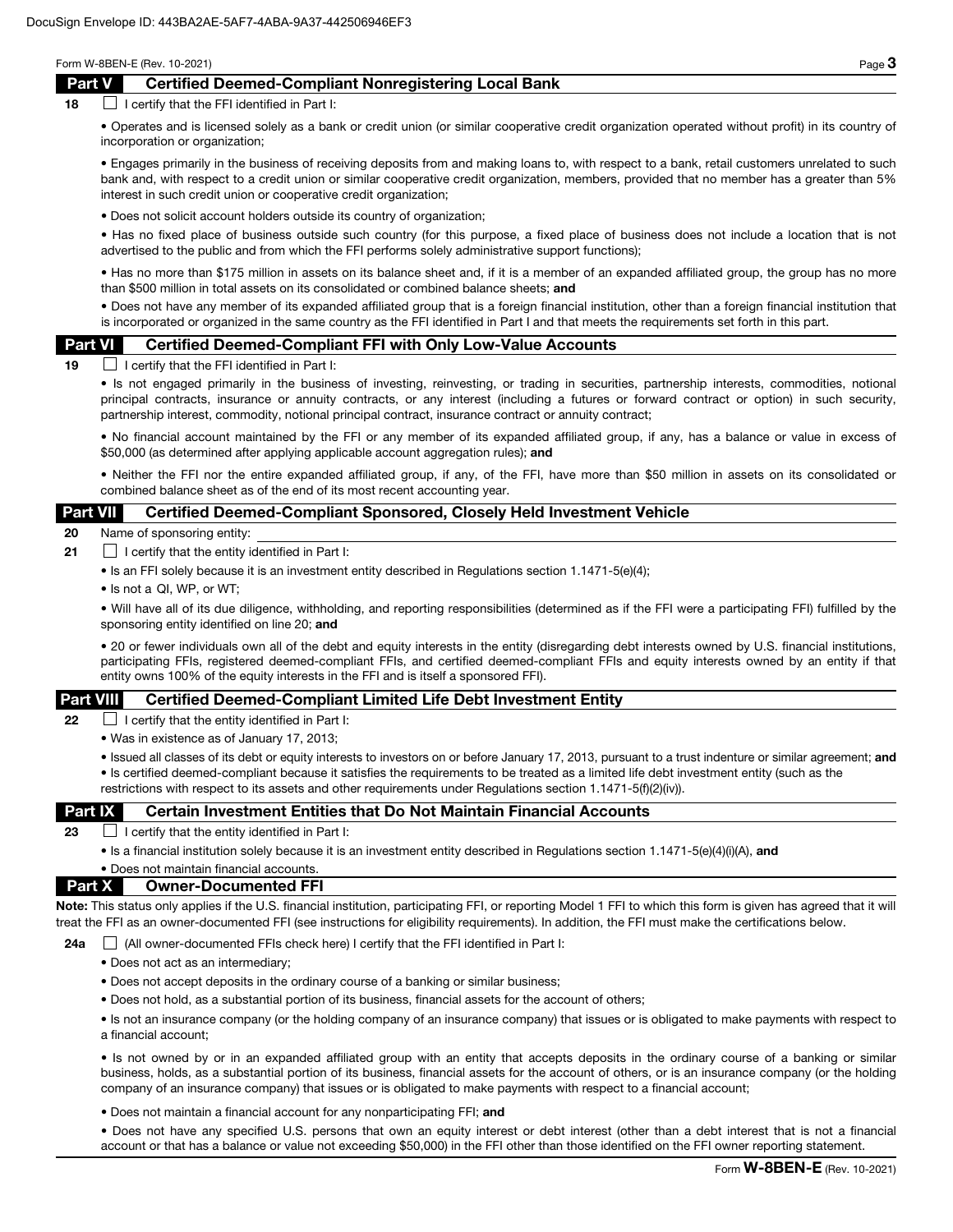## Part X Owner-Documented FFI *(continued)*

#### Check box 24b or 24c, whichever applies.

- $\mathbf{b}$  | I certify that the FFI identified in Part I:
	- Has provided, or will provide, an FFI owner reporting statement that contains:
		- (i) The name, address, TIN (if any), chapter 4 status, and type of documentation provided (if required) of every individual and specified U.S. person that owns a direct or indirect equity interest in the owner-documented FFI (looking through all entities other than specified U.S. persons);
		- (ii) The name, address, TIN (if any), and chapter 4 status of every individual and specified U.S. person that owns a debt interest in the owner-documented FFI (including any indirect debt interest, which includes debt interests in any entity that directly or indirectly owns the payee or any direct or indirect equity interest in a debt holder of the payee) that constitutes a financial account in excess of \$50,000 (disregarding all such debt interests owned by participating FFIs, registered deemed-compliant FFIs, certified deemedcompliant FFIs, excepted NFFEs, exempt beneficial owners, or U.S. persons other than specified U.S. persons); and
		- (iii) Any additional information the withholding agent requests in order to fulfill its obligations with respect to the entity.

• Has provided, or will provide, valid documentation meeting the requirements of Regulations section 1.1471-3(d)(6)(iii) for each person identified in the FFI owner reporting statement.

c **I** certify that the FFI identified in Part I has provided, or will provide, an auditor's letter, signed within 4 years of the date of payment, from an independent accounting firm or legal representative with a location in the United States stating that the firm or representative has reviewed the FFI's documentation with respect to all of its owners and debt holders identified in Regulations section 1.1471-3(d)(6)(iv)(A)(2), and that the FFI meets all the requirements to be an owner-documented FFI. The FFI identified in Part I has also provided, or will provide, an FFI owner reporting statement of its owners that are specified U.S. persons and Form(s) W-9, with applicable waivers.

Check box 24d if applicable (optional, see instructions).

d  $\Box$  I certify that the entity identified on line 1 is a trust that does not have any contingent beneficiaries or designated classes with unidentified beneficiaries.

## Part XI Restricted Distributor

**25a**  $\Box$  (All restricted distributors check here) I certify that the entity identified in Part I:

- Operates as a distributor with respect to debt or equity interests of the restricted fund with respect to which this form is furnished;
- Provides investment services to at least 30 customers unrelated to each other and less than half of its customers are related to each other;

• Is required to perform AML due diligence procedures under the anti-money laundering laws of its country of organization (which is an FATFcompliant jurisdiction);

• Operates solely in its country of incorporation or organization, has no fixed place of business outside of that country, and has the same country of incorporation or organization as all members of its affiliated group, if any;

• Does not solicit customers outside its country of incorporation or organization;

• Has no more than \$175 million in total assets under management and no more than \$7 million in gross revenue on its income statement for the most recent accounting year;

• Is not a member of an expanded affiliated group that has more than \$500 million in total assets under management or more than \$20 million in gross revenue for its most recent accounting year on a combined or consolidated income statement; and

• Does not distribute any debt or securities of the restricted fund to specified U.S. persons, passive NFFEs with one or more substantial U.S. owners, or nonparticipating FFIs.

### Check box 25b or 25c, whichever applies.

I further certify that with respect to all sales of debt or equity interests in the restricted fund with respect to which this form is furnished that are made after December 31, 2011, the entity identified in Part I:

- **b**  $\Box$  Has been bound by a distribution agreement that contained a general prohibition on the sale of debt or securities to U.S. entities and U.S. resident individuals and is currently bound by a distribution agreement that contains a prohibition of the sale of debt or securities to any specified U.S. person, passive NFFE with one or more substantial U.S. owners, or nonparticipating FFI.
- c  $\Box$  Is currently bound by a distribution agreement that contains a prohibition on the sale of debt or securities to any specified U.S. person, passive NFFE with one or more substantial U.S. owners, or nonparticipating FFI and, for all sales made prior to the time that such a restriction was included in its distribution agreement, has reviewed all accounts related to such sales in accordance with the procedures identified in Regulations section 1.1471-4(c) applicable to preexisting accounts and has redeemed or retired any, or caused the restricted fund to transfer the securities to a distributor that is a participating FFI or reporting Model 1 FFI securities which were sold to specified U.S. persons, passive NFFEs with one or more substantial U.S. owners, or nonparticipating FFIs.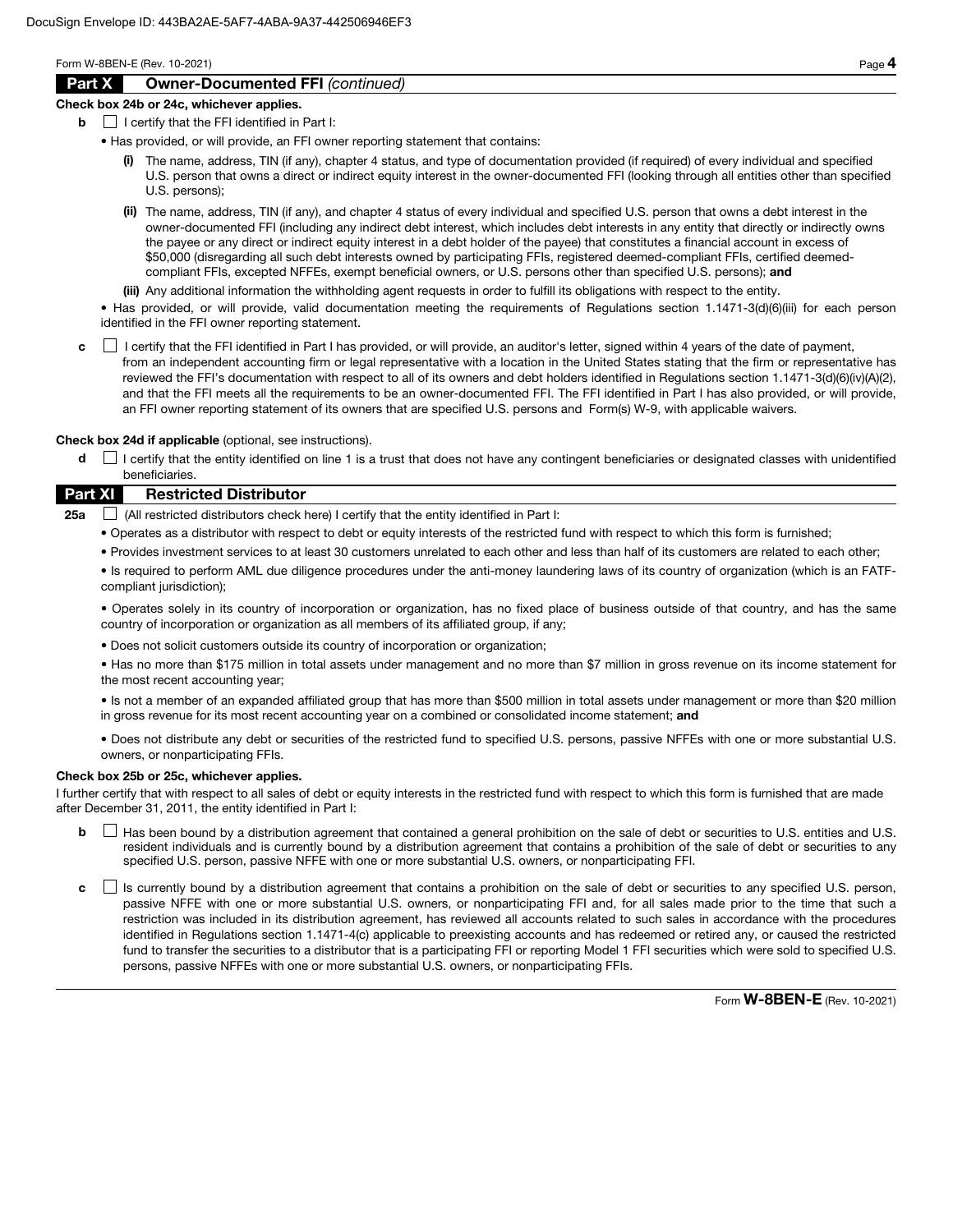|--|--|

The applicable IGA is a  $\Box$  Model 1 IGA or a  $\Box$  Model 2 IGA; and

## Part XII Nonreporting IGA FFI

**26**  $\Box$  I certify that the entity identified in Part I:

• Meets the requirements to be considered a nonreporting financial institution pursuant to an applicable IGA between the United States and

is treated as a under the provisions of the applicable IGA or Treasury regulations

(if applicable, see instructions);

• If you are a trustee documented trust or a sponsored entity, provide the name of the trustee or sponsor .

The trustee is:  $\Box$  U.S.  $\Box$  Foreign

## Part XIII Foreign Government, Government of a U.S. Possession, or Foreign Central Bank of Issue

27 **I** certify that the entity identified in Part I is the beneficial owner of the payment, and is not engaged in commercial financial activities of a type engaged in by an insurance company, custodial institution, or depository institution with respect to the payments, accounts, or obligations for which this form is submitted (except as permitted in Regulations section 1.1471-6(h)(2)).

# Part XIV International Organization

### Check box 28a or 28b, whichever applies.

28a  $\Box$  I certify that the entity identified in Part I is an international organization described in section 7701(a)(18).

- $\mathbf{b}$   $\Box$  I certify that the entity identified in Part I:
	- Is comprised primarily of foreign governments;

• Is recognized as an intergovernmental or supranational organization under a foreign law similar to the International Organizations Immunities Act or that has in effect a headquarters agreement with a foreign government;

• The benefit of the entity's income does not inure to any private person; and

• Is the beneficial owner of the payment and is not engaged in commercial financial activities of a type engaged in by an insurance company, custodial institution, or depository institution with respect to the payments, accounts, or obligations for which this form is submitted (except as permitted in Regulations section 1.1471-6(h)(2)).

## Part XV Exempt Retirement Plans

## Check box 29a, b, c, d, e, or f, whichever applies.

**29a**  $\Box$  I certify that the entity identified in Part I:

- Is established in a country with which the United States has an income tax treaty in force (see Part III if claiming treaty benefits);
- Is operated principally to administer or provide pension or retirement benefits; and

• Is entitled to treaty benefits on income that the fund derives from U.S. sources (or would be entitled to benefits if it derived any such income) as a resident of the other country which satisfies any applicable limitation on benefits requirement.

 $\mathbf{b}$   $\Box$  I certify that the entity identified in Part I:

• Is organized for the provision of retirement, disability, or death benefits (or any combination thereof) to beneficiaries that are former employees of one or more employers in consideration for services rendered;

• No single beneficiary has a right to more than 5% of the FFI's assets;

• Is subject to government regulation and provides annual information reporting about its beneficiaries to the relevant tax authorities in the country in which the fund is established or operated; and

- (i) Is generally exempt from tax on investment income under the laws of the country in which it is established or operates due to its status as a retirement or pension plan;
- (ii) Receives at least 50% of its total contributions from sponsoring employers (disregarding transfers of assets from other plans described in this part, retirement and pension accounts described in an applicable Model 1 or Model 2 IGA, other retirement funds described in an applicable Model 1 or Model 2 IGA, or accounts described in Regulations section 1.1471-5(b)(2)(i)(A));
- (iii) Either does not permit or penalizes distributions or withdrawals made before the occurrence of specified events related to retirement, disability, or death (except rollover distributions to accounts described in Regulations section 1.1471-5(b)(2)(i)(A) (referring to retirement and pension accounts), to retirement and pension accounts described in an applicable Model 1 or Model 2 IGA, or to other retirement funds described in this part or in an applicable Model 1 or Model 2 IGA); or

(iv) Limits contributions by employees to the fund by reference to earned income of the employee or may not exceed \$50,000 annually.

 $\mathbf{c}$   $\Box$  I certify that the entity identified in Part I:

• Is organized for the provision of retirement, disability, or death benefits (or any combination thereof) to beneficiaries that are former employees of one or more employers in consideration for services rendered;

- Has fewer than 50 participants;
- Is sponsored by one or more employers each of which is not an investment entity or passive NFFE;

• Employee and employer contributions to the fund (disregarding transfers of assets from other plans described in this part, retirement and pension accounts described in an applicable Model 1 or Model 2 IGA, or accounts described in Regulations section 1.1471-5(b)(2)(i)(A)) are limited by reference to earned income and compensation of the employee, respectively;

• Participants that are not residents of the country in which the fund is established or operated are not entitled to more than 20% of the fund's assets; and

• Is subject to government regulation and provides annual information reporting about its beneficiaries to the relevant tax authorities in the country in which the fund is established or operates.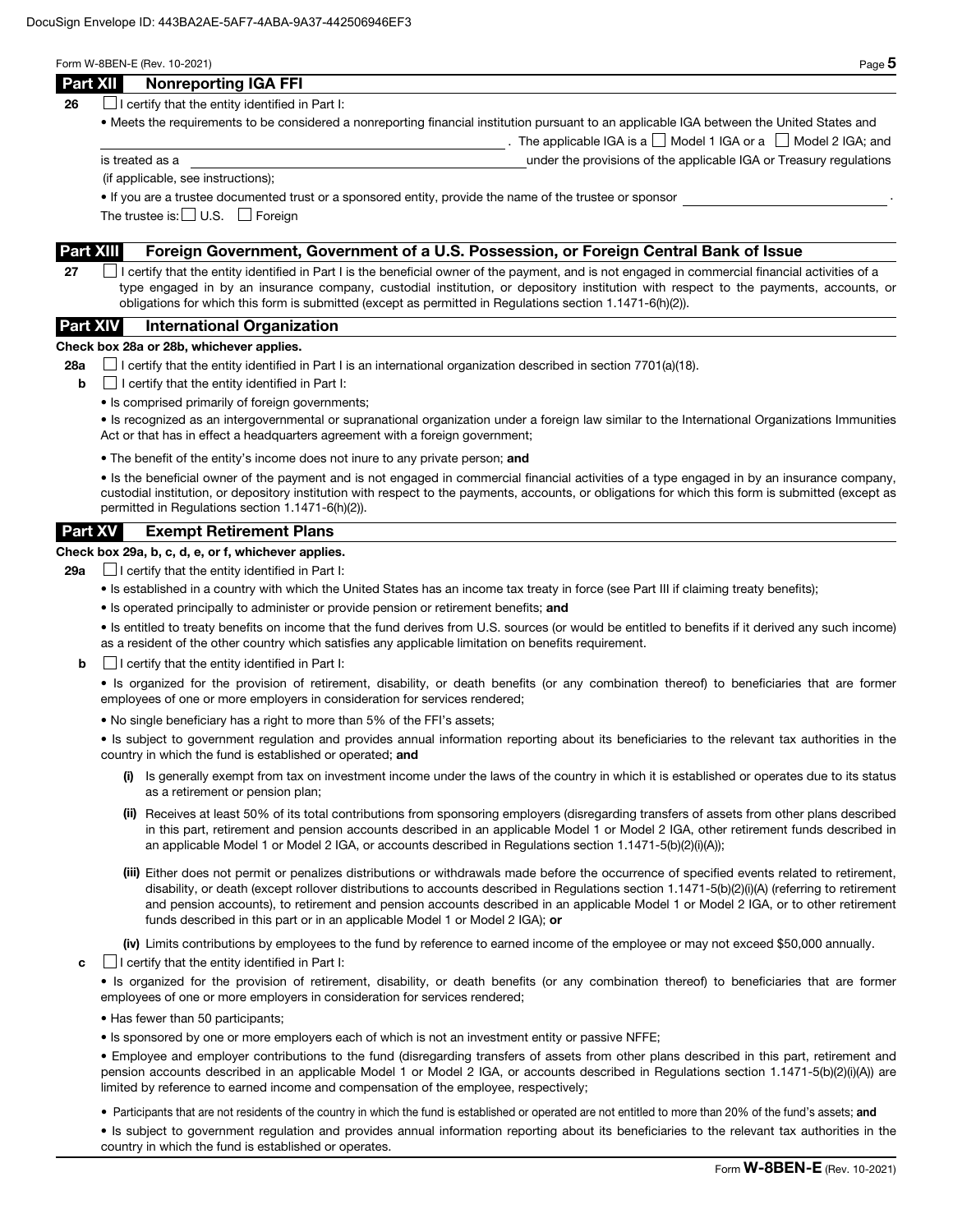#### Part XV Exempt Retirement Plans *(continued)*

- d **I** certify that the entity identified in Part I is formed pursuant to a pension plan that would meet the requirements of section 401(a), other than the requirement that the plan be funded by a trust created or organized in the United States.
- e I certify that the entity identified in Part I is established exclusively to earn income for the benefit of one or more retirement funds

described in this part or in an applicable Model 1 or Model 2 IGA, or accounts described in Regulations section 1.1471-5(b)(2)(i)(A) (referring to retirement and pension accounts), or retirement and pension accounts described in an applicable Model 1 or Model 2 IGA.

 $\mathbf{f}$  I certify that the entity identified in Part I:

• Is established and sponsored by a foreign government, international organization, central bank of issue, or government of a U.S. possession (each as defined in Regulations section 1.1471-6) or an exempt beneficial owner described in an applicable Model 1 or Model 2 IGA to provide retirement, disability, or death benefits to beneficiaries or participants that are current or former employees of the sponsor (or persons designated by such employees); or

• Is established and sponsored by a foreign government, international organization, central bank of issue, or government of a U.S. possession (each as defined in Regulations section 1.1471-6) or an exempt beneficial owner described in an applicable Model 1 or Model 2 IGA to provide retirement, disability, or death benefits to beneficiaries or participants that are not current or former employees of such sponsor, but are in consideration of personal services performed for the sponsor.

## Part XVI Entity Wholly Owned by Exempt Beneficial Owners

30 I certify that the entity identified in Part I:

• Is an FFI solely because it is an investment entity;

• Each direct holder of an equity interest in the investment entity is an exempt beneficial owner described in Regulations section 1.1471-6 or in an applicable Model 1 or Model 2 IGA;

• Each direct holder of a debt interest in the investment entity is either a depository institution (with respect to a loan made to such entity) or an exempt beneficial owner described in Regulations section 1.1471-6 or an applicable Model 1 or Model 2 IGA.

• Has provided an owner reporting statement that contains the name, address, TIN (if any), chapter 4 status, and a description of the type of documentation provided to the withholding agent for every person that owns a debt interest constituting a financial account or direct equity interest in the entity; and

• Has provided documentation establishing that every owner of the entity is an entity described in Regulations section 1.1471-6(b), (c), (d), (e), (f) and/or (g) without regard to whether such owners are beneficial owners.

### Part XVII Territory Financial Institution

31 I certify that the entity identified in Part I is a financial institution (other than an investment entity) that is incorporated or organized under the laws of a possession of the United States

### Part XVIII Excepted Nonfinancial Group Entity

32 **I certify that the entity identified in Part I:** 

• Is a holding company, treasury center, or captive finance company and substantially all of the entity's activities are functions described in Regulations section 1.1471-5(e)(5)(i)(C) through (E);

- Is a member of a nonfinancial group described in Regulations section 1.1471-5(e)(5)(i)(B);
- Is not a depository or custodial institution (other than for members of the entity's expanded affiliated group); and

• Does not function (or hold itself out) as an investment fund, such as a private equity fund, venture capital fund, leveraged buyout fund, or any investment vehicle with an investment strategy to acquire or fund companies and then hold interests in those companies as capital assets for investment purposes.

### Part XIX Excepted Nonfinancial Start-Up Company

33  $\Box$  I certify that the entity identified in Part I:

• Was formed on (or, in the case of a new line of business, the date of board resolution approving the new line of business)

(date must be less than 24 months prior to date of payment);

• Is not yet operating a business and has no prior operating history or is investing capital in assets with the intent to operate a new line of business other than that of a financial institution or passive NFFE;

• Is investing capital into assets with the intent to operate a business other than that of a financial institution; and

• Does not function (or hold itself out) as an investment fund, such as a private equity fund, venture capital fund, leveraged buyout fund, or any investment vehicle whose purpose is to acquire or fund companies and then hold interests in those companies as capital assets for investment purposes.

## Part XX Excepted Nonfinancial Entity in Liquidation or Bankruptcy

 $34$   $\Box$  I certify that the entity identified in Part I:

- Filed a plan of liquidation, filed a plan of reorganization, or filed for bankruptcy on ;
- During the past 5 years has not been engaged in business as a financial institution or acted as a passive NFFE;

• Is either liquidating or emerging from a reorganization or bankruptcy with the intent to continue or recommence operations as a nonfinancial entity; and

• Has, or will provide, documentary evidence such as a bankruptcy filing or other public documentation that supports its claim if it remains in bankruptcy or liquidation for more than 3 years.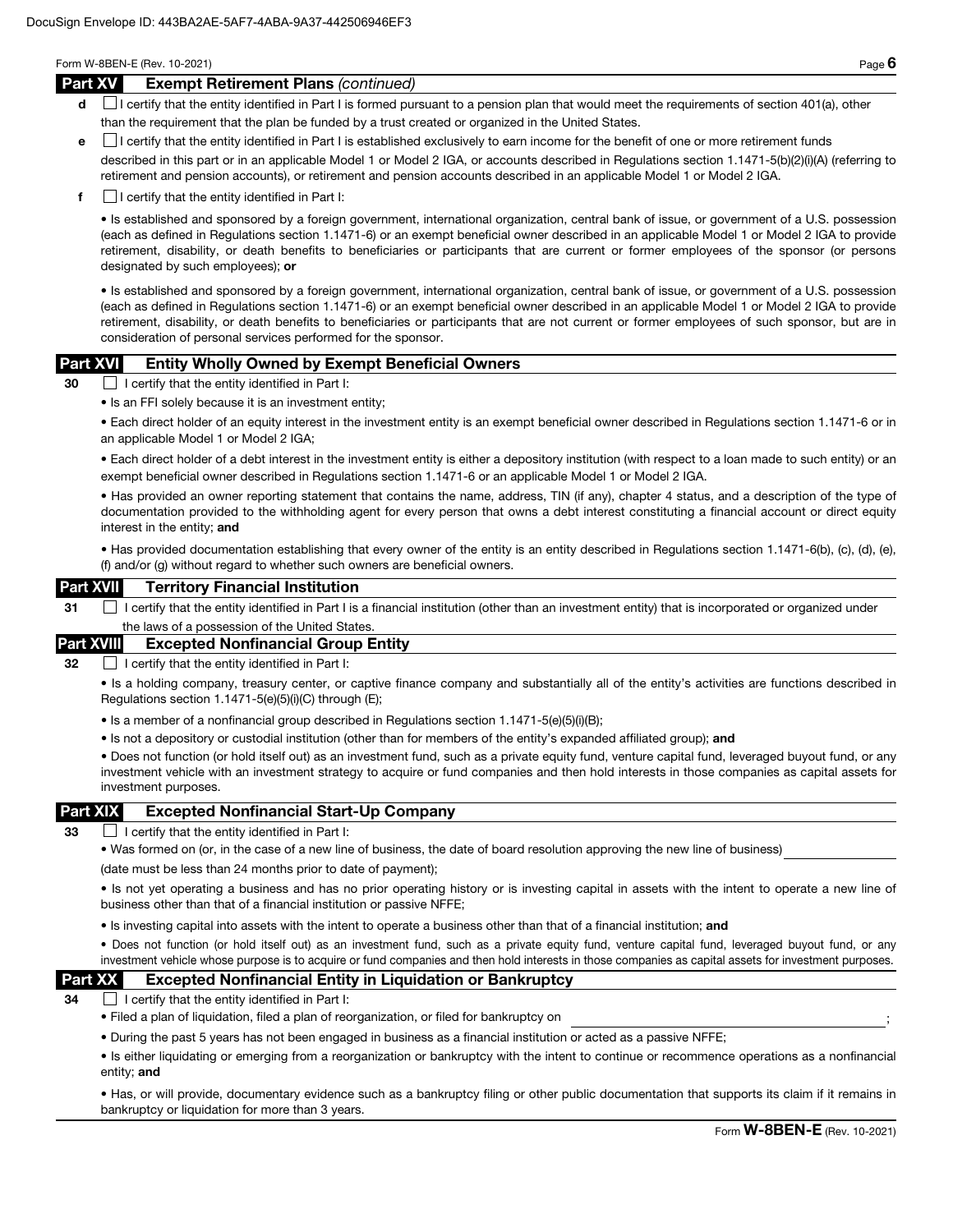## Part XXI 501(c) Organization

35  $\Box$  I certify that the entity identified in Part I is a 501(c) organization that:

• Has been issued a determination letter from the IRS that is currently in effect concluding that the payee is a section 501(c) organization that is dated ; or

• Has provided a copy of an opinion from U.S. counsel certifying that the payee is a section 501(c) organization (without regard to whether the payee is a foreign private foundation).

## Part XXII Nonprofit Organization

 $36$  I certify that the entity identified in Part I is a nonprofit organization that meets the following requirements.

- The entity is established and maintained in its country of residence exclusively for religious, charitable, scientific, artistic, cultural or educational purposes;
- The entity is exempt from income tax in its country of residence;
- The entity has no shareholders or members who have a proprietary or beneficial interest in its income or assets;

• Neither the applicable laws of the entity's country of residence nor the entity's formation documents permit any income or assets of the entity to be distributed to, or applied for the benefit of, a private person or noncharitable entity other than pursuant to the conduct of the entity's charitable activities or as payment of reasonable compensation for services rendered or payment representing the fair market value of property which the entity has purchased; and

• The applicable laws of the entity's country of residence or the entity's formation documents require that, upon the entity's liquidation or dissolution, all of its assets be distributed to an entity that is a foreign government, an integral part of a foreign government, a controlled entity of a foreign government, or another organization that is described in this part or escheats to the government of the entity's country of residence or any political subdivision thereof.

## Part XXIII Publicly Traded NFFE or NFFE Affiliate of a Publicly Traded Corporation

#### Check box 37a or 37b, whichever applies.

- $37a$  | certify that:
	- The entity identified in Part I is a foreign corporation that is not a financial institution; and
	- The stock of such corporation is regularly traded on one or more established securities markets, including (name one securities exchange upon which the stock is regularly traded).
	- $\mathbf{b}$   $\Box$  I certify that:
		- The entity identified in Part I is a foreign corporation that is not a financial institution;
		- The entity identified in Part I is a member of the same expanded affiliated group as an entity the stock of which is regularly traded on an established securities market;
		- The name of the entity, the stock of which is regularly traded on an established securities market, is  $\cdot$  ; and
		- The name of the securities market on which the stock is regularly traded is

# Part XXIV Excepted Territory NFFE

- 38 **I** certify that:
	- The entity identified in Part I is an entity that is organized in a possession of the United States;
	- The entity identified in Part I:
		- (i) Does not accept deposits in the ordinary course of a banking or similar business;
		- (ii) Does not hold, as a substantial portion of its business, financial assets for the account of others; or
		- (iii) Is not an insurance company (or the holding company of an insurance company) that issues or is obligated to make payments with respect to a financial account; and
	- All of the owners of the entity identified in Part I are bona fide residents of the possession in which the NFFE is organized or incorporated.

## Part XXV Active NFFE

 $39$  | I certify that:

- The entity identified in Part I is a foreign entity that is not a financial institution;
- Less than 50% of such entity's gross income for the preceding calendar year is passive income; and

• Less than 50% of the assets held by such entity are assets that produce or are held for the production of passive income (calculated as a weighted average of the percentage of passive assets measured quarterly) (see instructions for the definition of passive income).

### Part XXVI Passive NFFE

40a  $\Box$  I certify that the entity identified in Part I is a foreign entity that is not a financial institution (other than an investment entity organized in a possession of the United States) and is not certifying its status as a publicly traded NFFE (or affiliate), excepted territory NFFE, active NFFE, direct reporting NFFE, or sponsored direct reporting NFFE.

#### Check box 40b or 40c, whichever applies.

**b**  $\Box$  I further certify that the entity identified in Part I has no substantial U.S. owners (or, if applicable, no controlling U.S. persons); or

 $c \perp$  I further certify that the entity identified in Part I has provided the name, address, and TIN of each substantial U.S. owner (or, if applicable, controlling U.S. person) of the NFFE in Part XXIX.